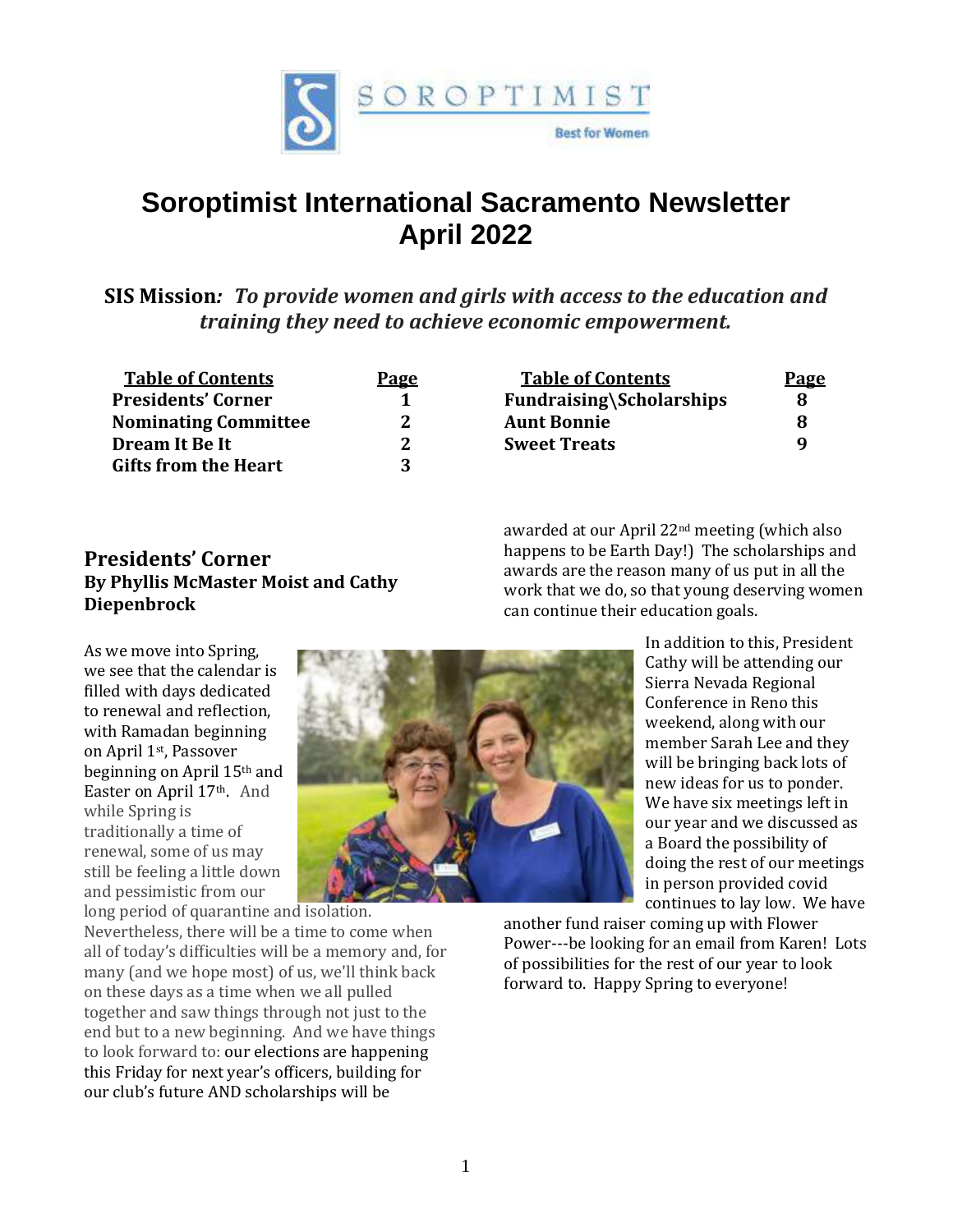### **Nominating Committee Report**

The Nominating Committee invited members to suggest names and personally solicited names for the Committee's consideration. On February 28, 2022, the Committee met by Zoom to review, identify, and approve the 2022-2023 Club year slate of Officers and Directors. The Nominating Committee Chair submitted the slate to the Board of Directors at its March 1, 2022, meeting. The Board approved the following slate:

- PRESIDENT: Karen Smith
- 1st VICE PRESIDENT: Carol Adams
- 2nd VICE PRESIDENT: Nilda Valmores
- SECRETARY: Mary Anne Selvage
- TREASURER: Minisha Trivedi
- ASSISTANT TREASURER: Nancy Wolford Landers
- **DIRECTORS:** 
	- o 1-Year: Regena Boyland (completing Minisha Trivedi's term)
	- o 2-Years: Rosalie Gladden
- Parliamentarian To be appointed by the newly elected President, per the Bylaws.

Soroptimist International of Sacramento (SIS) Bylaws Article V requires this report to be read to the Club at the March Business Meeting and printed in the Newsletter. This report will be read again at the April Business Meeting where elections will be held. At that time, additional nominations may be made from the floor. If there is more than one nominee for an office, that election shall be by written ballot.

Respectfully submitted by the Nominating Committee:

Jennifer Willis (Chair), Nancy Wolford Landers and Minisha Trivedi

# **SIS DREAM IT BE IT AND MONEY MATTERS UPDATE 3/24/2022 By Nancy Wolford-Landers**

To date, SIS members have participated, either in person or virtually in six classes/ sessions with

two different community groups. Thanks to the wonderful support and leadership of the staff at our community partners, Sacramento Academic and Vocational Academy (SAVA) and My Sisters' House. (MSH)

Using a team planning and delivery approach, SIS members and Mrs. Moriah Theroux have presented examples and ideas to classes ranging from 15 to 9 students. The SAVA Dream It, Be It (DIBI) classes covered so far have included: Exploring Careers, Creating Achievable Goals, Raising Above Obstacles, and Turning Failure into Success. There are three sessions left; Balancing Your Stress, Putting Dreams into Action, and participation in a team-teaching approach at Peak Adventures which is located on the campus of Sacramento State University.

The Money Matters group has also been providing assistance and classes, upon request. The latest request was to teach a series of three classes to a group of Hispanic-Speaking women at MSH. The First of the series of Money-Matters classes was translated and delivered in Spanish by Maria Trejo (what an accomplishment). From all indications, it appeared that it was well received. Two more sessions will be delivered in Spanish.

The coordination and support from SIS DIBI committee, Money Matters committee, and community members has been key to moving forward with some of our main programs at Soroptimist International of Sacramento. The leadership and experience of committee Chairs, Phyllis Hayashi and Nancy Wolford-Landers who have shepherded the activities, continue to bring SIS members and community friends together.

If you're interested in learning more about the Dream It, Be It Program, please contact Phyllis Hayashi at 916.284.7304 or email at [PhyllisHayashiSIS@gmail.com.](about:blank) To learn more about the Money Matters Program, please contact Nancy Wolford-Landers at 916.709.3002 or email at odlizzie@surewest.net.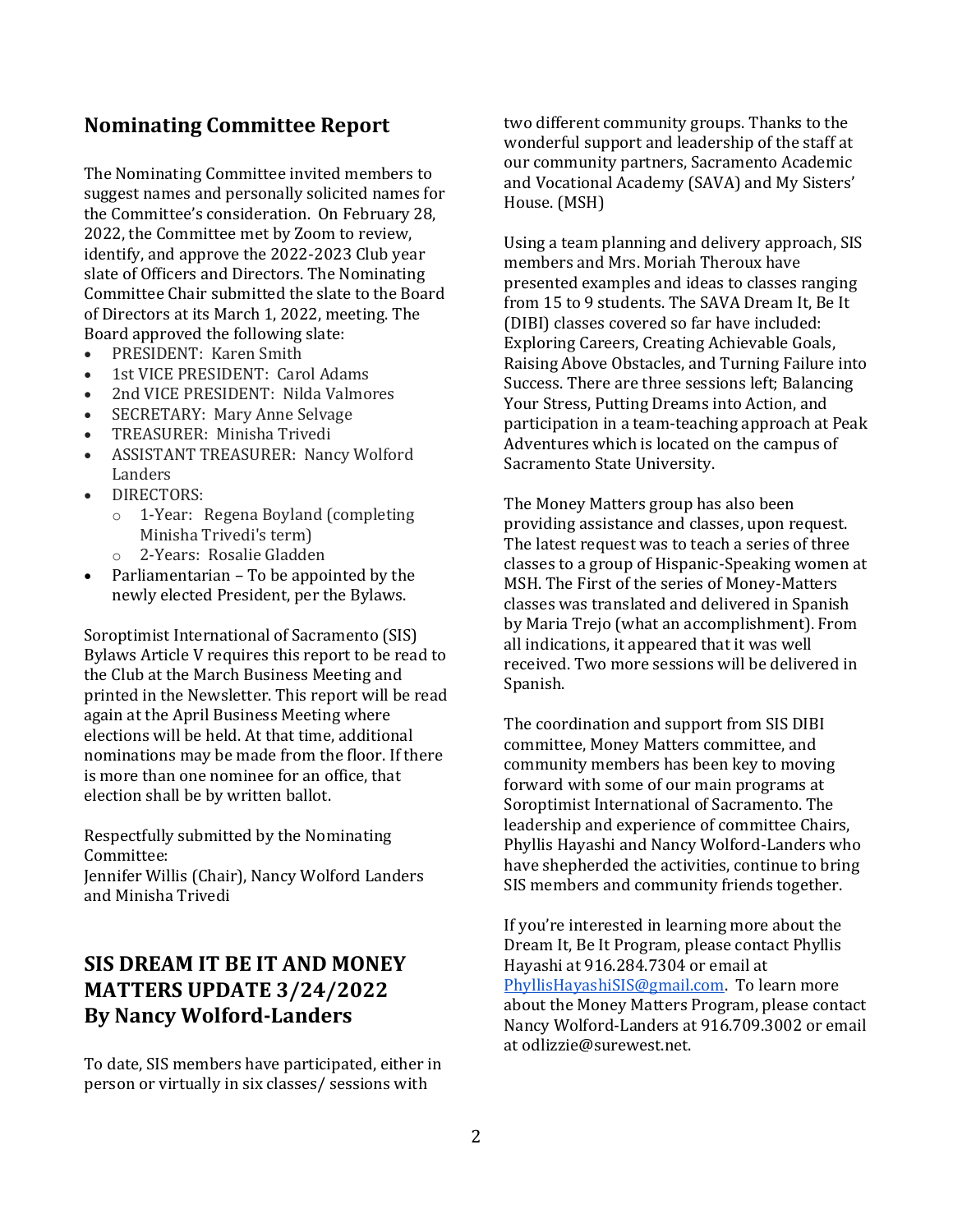# **GIFTS FROM THE HEART By Karen Smith**

Several SIS members participated in Gifts from the Heart during the holidays by ordering gifts from Amazon. Below is a general thank you to all partners and there's also a great video. Our help makes a difference.

Thanks to Carol Adams for spearheading this effort.



# **Gifts from the Heart Thanks You!**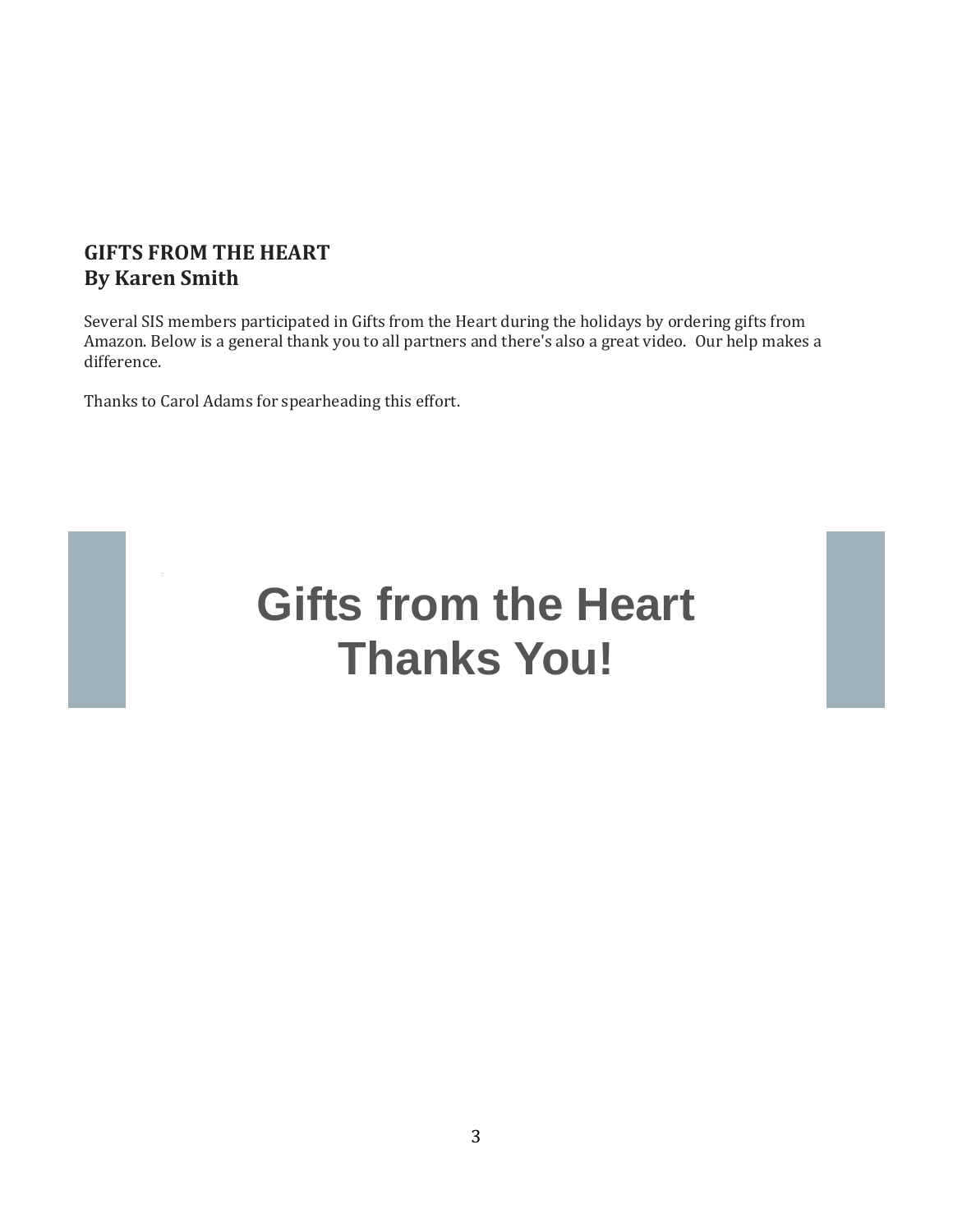

# **GFTH 2021 Statistics**

**As we continue to move further into 2022, and starting to come out from the latest COVID surge, I wanted to share with you some of the numbers from the 2021 Gifts from the Heart season:**

**2534 Gift Recipients 82 Community Partners 57 Volunteers 1645 Volunteer Hours 8012 Estimated Community Partner Volunteer Hours Total Program Dollar Value: \$476,612**

**Wow! That's a lot of holiday gifts to a lot of children, youth, seniors and disabled adults! Thank you again to our amazing sponsors and volunteers for making the holidays brighter for the children, seniors and disabled adults that we serve at the Department of Child, Family & Adult Services.**

# **GFTH 2021 Video!**

**The County's Media staff have put together a short video showcasing some of the highlights of the 2021 Gifts from the Heart season. Take a look - it's adorable! Please share with coworkers, friends and** 

**Making Holiday Wonders, Lifting Spirits, Giving Hope**



Thank you for reading the GFTH newsletter. We enjoy communicating with our sponsors and volunteers throughout the year, and we are happy to have your feedback and suggestions.



Sacramento County

Gifts from the Heart

P.O. Box 269057

Sacramento CA 95826-9057

[GFTH@saccounty.net](mailto:GFTH@saccounty.net)

(916) 875-2027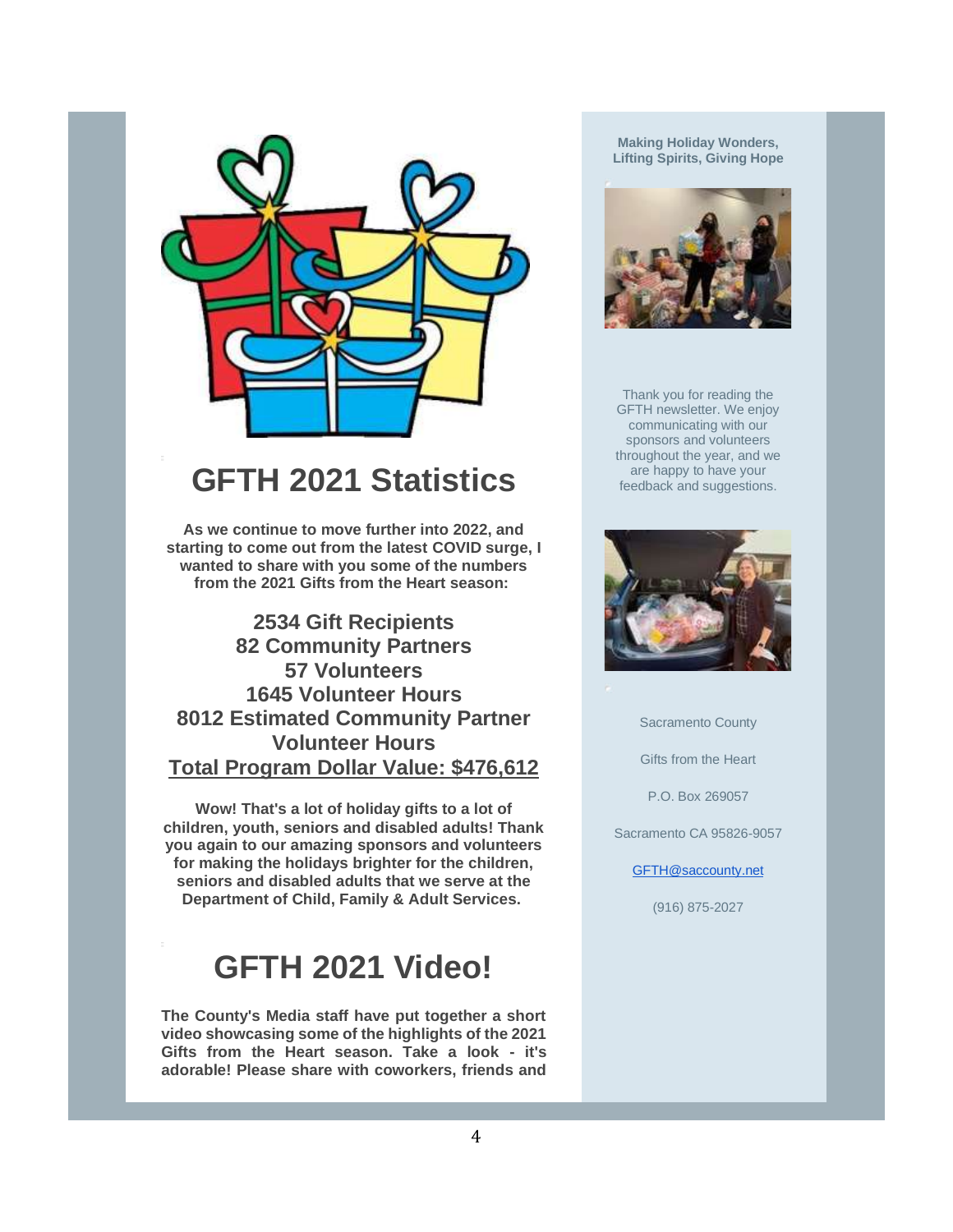**family who also participated, to let them know how much they are appreciated!**

**GIFTS** 

# **Thank you letters from social workers**

I really enjoyed delivering the presents to the families I'm working with. The parents were really appreciative. One dad started to tear up and said it meant so much to him. I wish you all could have been there for the deliveries. Thanks again to you and all the volunteers. I know it was a lot of work. You all really went above and beyond organizing everything and helping with the wrapping too! This is really a great program.

~Emily Owens, CPS Emergency Response Worker

Thank you for all of your hard work to make this happen! Christmas is such a difficult time for our families who can't be together and those who are together but don't have the means. Being able to bring them gifts is such an amazing thing. I have been in awe of Gifts from the Heart since I started. Thank you for what you do every year!!! We really appreciate it! Catherine Bryant, CPS Supervisor, Permanency

# **Thank you note from a senior IHSS recipient**

Thank you so much for all of the gifts. We really appreciate all of the blessings you have given us this year. We did not expect to receive all of this and were

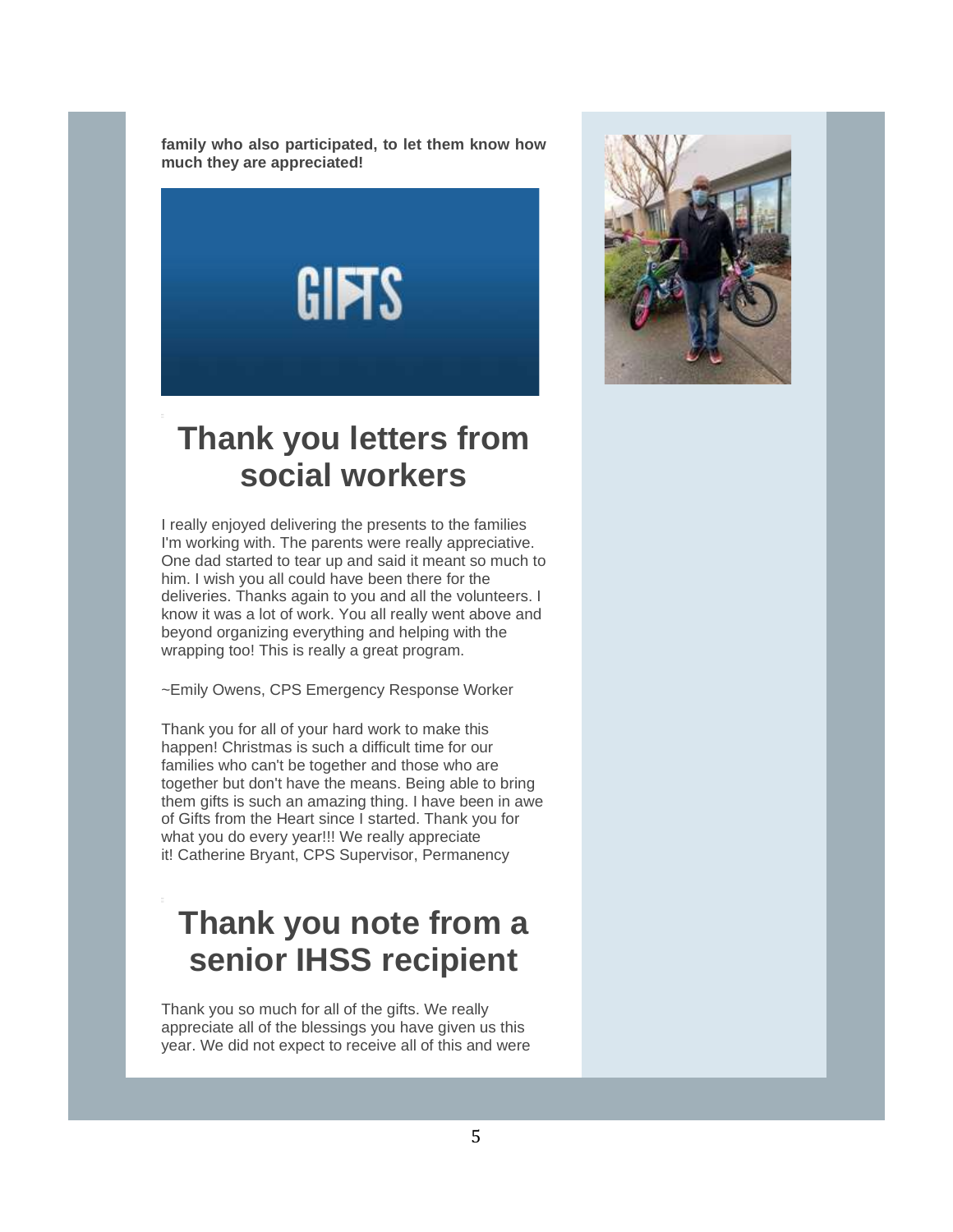so thrilled. May God bless you to keep spreading all of the kindness and joy to others.

# **Thank you note from a CPS recipient**

Thank you for all my gifts. I love them so much. Thank you for them because you didn't have to get me no gifts at all but you did. So I really do mean thank you and keep doing what you're doing and I thank you bc I get to have a Christmas gift from an amazing kind caring person I don't know. Thank you I mean it!

- Kala A., 10 years old



# **Thanks to Rich & Linda Gunn for 15 years with GFTH!**

Many of you have known Rich & Linda Gunn over the year as our tireless "holiday elves," picking up gifts from sponsors and delivering gifts to CPS and SAS workers to bring to their clients.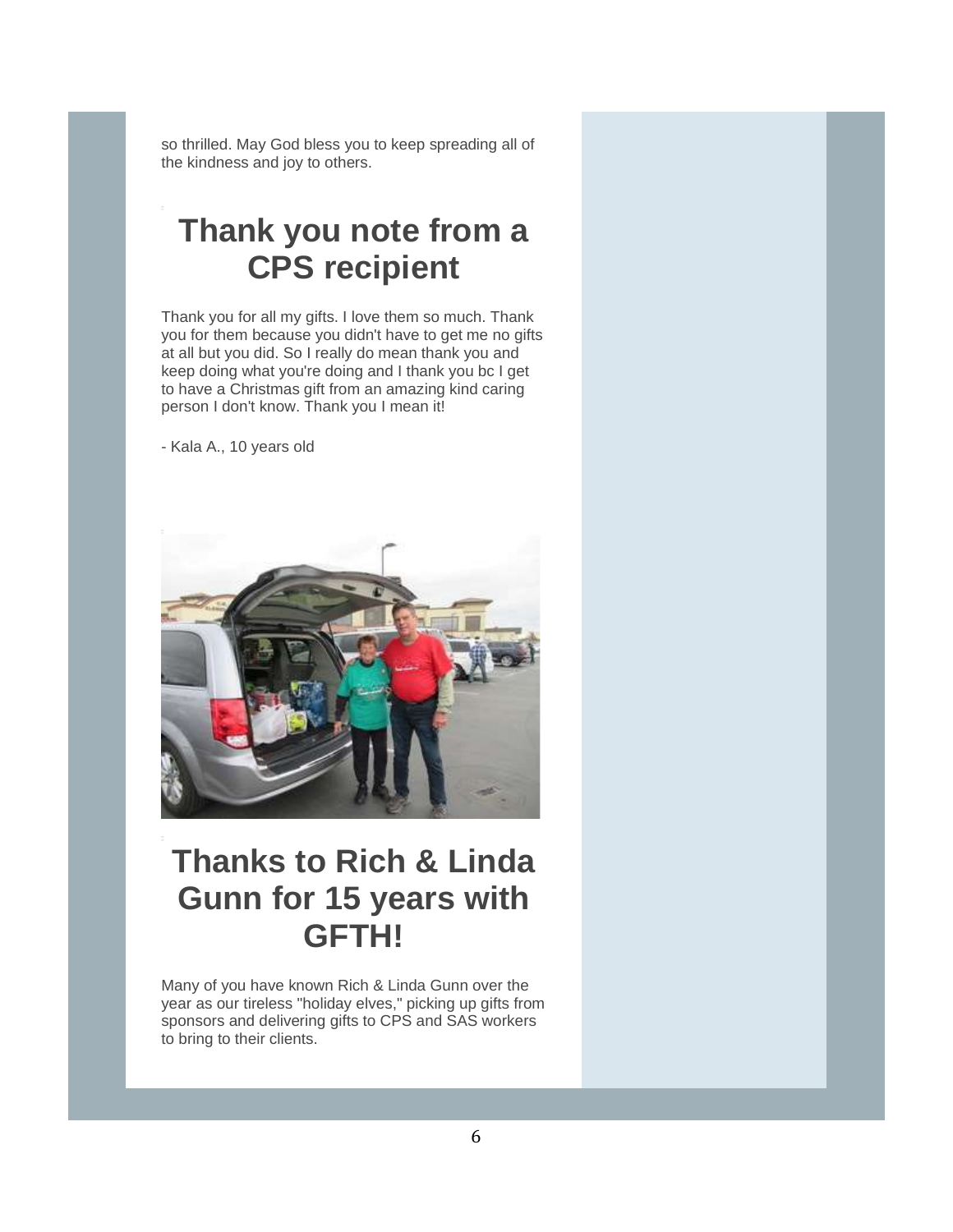Whether it's with fun and festive holiday hats or the infamous "No L" button, or just with their smiles and ever-positive, can-do attitude, the Gunns have been spreading holiday joy across Sacramento county for the last 15 years as volunteers with the GFTH program.

But as we all know, all good things must come to an end, and the Gunns are hanging up their GFTH hats to focus on their other volunteer gigs: driving for Meals on Wheels and serving at their local food bank. And of course spending time with their family!

We appreciate their years of dedication to the program, and hope they know how much they are valued and will be missed. We might just see them with GFTH again in 2022, but in the less strenuous position of volunteer drivers delivering holiday gifts to seniors.

Thank you, Rich and Linda, for all of your hard work with the program!! You have been a driving force in making the GFTH program what it is today, and we will miss the fun that you have brought to Gifts from the Heart, including light moments depicted in the photo below!

We thank Andy for this generous donation to the program in his brother's memory, and our condolences go out to Tim's family and friends as they continue to grieve the loss of their dear brother, cousin and friend.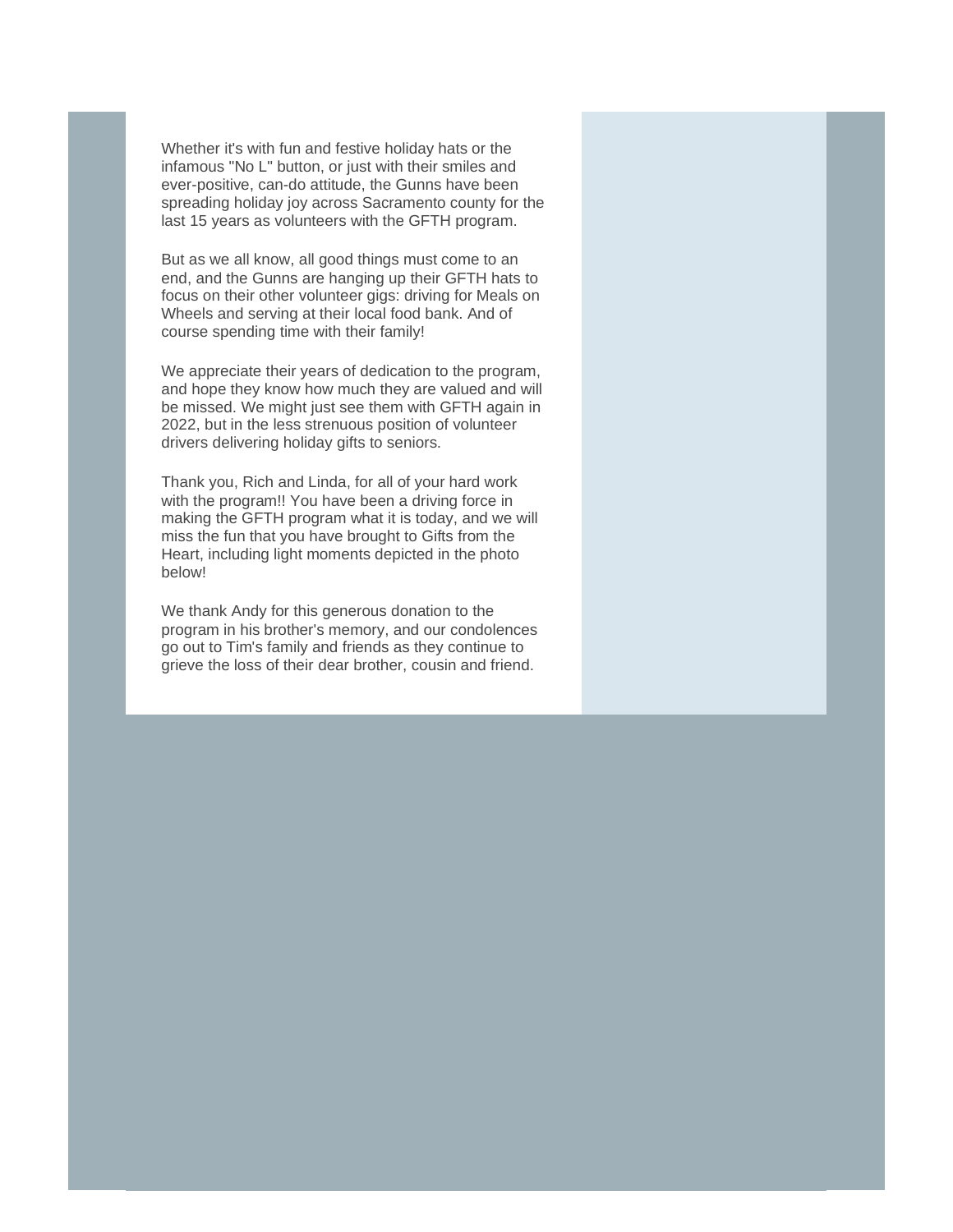Links starting with "https[//lnks.gd/I/"](http://lnks.gd/I/) in this established weekly County Communication channel are safe.

Our free news notifications are not a substitute for official means of notification where such exist. You can view or update your subscriptions at any time on your [User Profile Page](https://lnks.gd/l/eyJhbGciOiJIUzI1NiJ9.eyJidWxsZXRpbl9saW5rX2lkIjoxMDIsInVyaSI6ImJwMjpjbGljayIsImJ1bGxldGluX2lkIjoiMjAyMjAzMjQuNTU0MTkxMzEiLCJ1cmwiOiJodHRwczovL3B1YmxpYy5nb3ZkZWxpdmVyeS5jb20vYWNjb3VudHMvQ0FTQUNSQU0vc3Vic2NyaWJlci9lZGl0P3ByZWZlcmVuY2VzPXRydWUjdGFiMSJ9.t-6akM41RQzRVcP5KXLIZYwcaaiePWiuiBtko_jK4_o/s/1448035984/br/128620469461-l) by just using your email address. For questions or assistance, contact [subscriberhelp.govdelivery.com.](https://lnks.gd/l/eyJhbGciOiJIUzI1NiJ9.eyJidWxsZXRpbl9saW5rX2lkIjoxMDMsInVyaSI6ImJwMjpjbGljayIsImJ1bGxldGluX2lkIjoiMjAyMjAzMjQuNTU0MTkxMzEiLCJ1cmwiOiJodHRwczovL3N1YnNjcmliZXJoZWxwLmdvdmRlbGl2ZXJ5LmNvbS8ifQ.bMvqk9uQHorXHI6L34J-16-_lwDnmJ7ldmSmjRloAuM/s/1448035984/br/128620469461-l) [Unsubscribe.](https://lnks.gd/l/eyJhbGciOiJIUzI1NiJ9.eyJidWxsZXRpbl9saW5rX2lkIjoxMDQsInVyaSI6ImJwMjpjbGljayIsImJ1bGxldGluX2lkIjoiMjAyMjAzMjQuNTU0MTkxMzEiLCJ1cmwiOiJodHRwczovL3B1YmxpYy5nb3ZkZWxpdmVyeS5jb20vYWNjb3VudHMvQ0FTQUNSQU0vc3Vic2NyaWJlci9lZGl0P3ByZWZlcmVuY2VzPXRydWUjdGFiMSJ9.57ZN3OM7WVvr3ON1Q9F5WnR8xRCMj5VRIR10QE4376w/s/1448035984/br/128620469461-l)

GovDelivery, Inc. sending to [kmsmith22@gmail.com](mailto:kmsmith22@gmail.com) on behalf of Sacramento County, CA · 700 H Street, Suite 7650 · Sacramento **GOVDELIVERY** CA 95814 · 1-800-439-1420

## **Fundraising By Karen Smith**

#### **See's Yumraising**

Thanks to all of you who supported the See's fundraiser by ordering and passing on the information to friends and family. We made \$900 in profit.

Look for information for the next Flower Power Spring fundraiser soon!

### **Aunt Bonnie – In The Before Times By Bonnie Coleman**

I know some of you may think of Aunt Bonnie as something of a featherhead but now and then I think real thoughts that go on in the actual world that you and I both inhabit. This just in.

I wrote something this month that was so early I can hardly remember what I said so it pains me to tell you that it has gone away. Yes, totally, and absolutely away, Far, far, far away. I know it had something to do with proving that I am not a featherhead, so, of course I sent it off like the best little featherhead you've ever seen. It may have gone something like this.

### **SIS Scholarships Awarded – Join us on Friday, April 22nd**

We received many excellent scholarship applications and the committee met in late March to choose the worthy recipients. A total of \$28,000 will be given to six deserving women at our meeting on Friday, April 22nd at the Swanston Community Center. We hope you can join us.

In the May newsletter, we will include information about each of the scholarship winners.

To prove that I have been having thoughts for years I went back to the early Before-time. I was five and one half, almost three-quarters. We had just moved from a courtyard apartment to a house so I could start second grade in my very own room. Clearly my job was to evaluate all the known Evidence, and the Facts and identify the Unknowns as clearly as I could and make a Plan to Save Myself, if it became necessary.

Facts in Evidence: From my bed my room had a window on the left and a door on my right that could take me to the safety of my parents' room if the need arose, say from a rogue gorilla who might come crashing through my window. Broken glass makes noise. Any room either of my parents were ever in was a Safe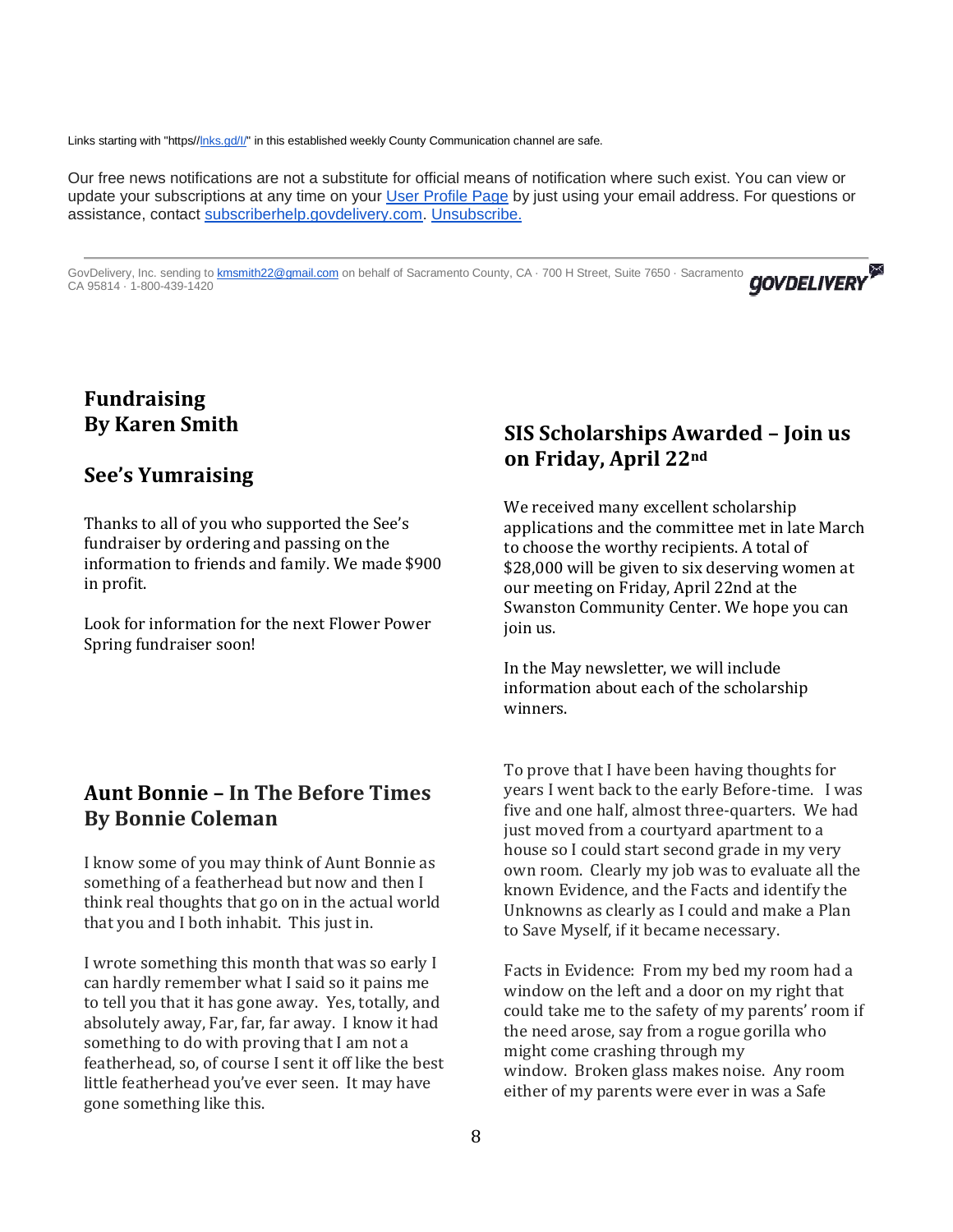Room. They had kept me safe this long and there was no alienation of affection on either side that would create a rift in the foreseeable future.

Unknowns: How much noise might a rampaging gorilla cause? How well would noise travel down the hall to my parents' room? I never had to contend with a hall before. How many unhinged gorillas lived in our new town - Castro Valley? Could I run faster than a gorilla of any disposition? I was a pretty fast runner, but the gorilla was a matter of pure speculation. They had short legs and looked clumsy. Could I wake my Mother? Absolutely, she heard me call after every nightmare. My Father? Not so much. I studied my truths long and hard. This was not a time for snap decisions.

The Plan: The breaking glass would surely wake me, gorilla or not. I could get out of the room faster if I was already facing the door. The clear choice was that I should go to sleep facing the door, obviating the need to lose speed turning over. And that's what I did all the seven years that we lived there. So there - take that you featherhead haters! I still survive!

# **A German Sweet Treat for You By Wendy Haydon-Schneider**

These sweet treats are deadly for me…….they are so delicious! Our local baker, we can walk there in five minutes, well, he knows that I love them so much, that when Werner goes to choose our bread, the baker will mention that he has some fresh baked ones for me!

They are called Nussecken. The English translation is "Nut Corners". I love them because they are sweet, nutty, have sort of a shortbread base (although at one bakery, they are more like a dense cake), and they can be dipped in either milk chocolate or a dark chocolate. Here are photos of Nussecken that I have enjoyed from three bakeries in our area. They are delicious served with freshly brewed coffee. Each side of the triangle is about  $3\frac{1}{2}$  inches, so they are goodsized portions. As you can see, each bakery puts their special touch to the sweet treat.

With dark chocolate



This milk chocolate Nussecke is gluten-free, purchased from a store that sells organic products.



This dark chocolate Nussecke has almonds on top, I think.



Werner's daughter's boyfriend's mother (now, that is a mouthful! Pun intended!) makes Nussecken that I just love. But I don't know her very well and rarely see her, so I have not asked for her recipe.

I want to try baking them and see if mine turn out well, but then I think: "these are so well known that I can get them at any bakery, and it's fun to test them wherever we are!"

Maybe you'd like to try baking them? Here is a recipe and a photo that makes the Nussecken look mouthwatering. It's from [https://www.recipesfromeurope.com/nussecken](about:blank) [/](about:blank)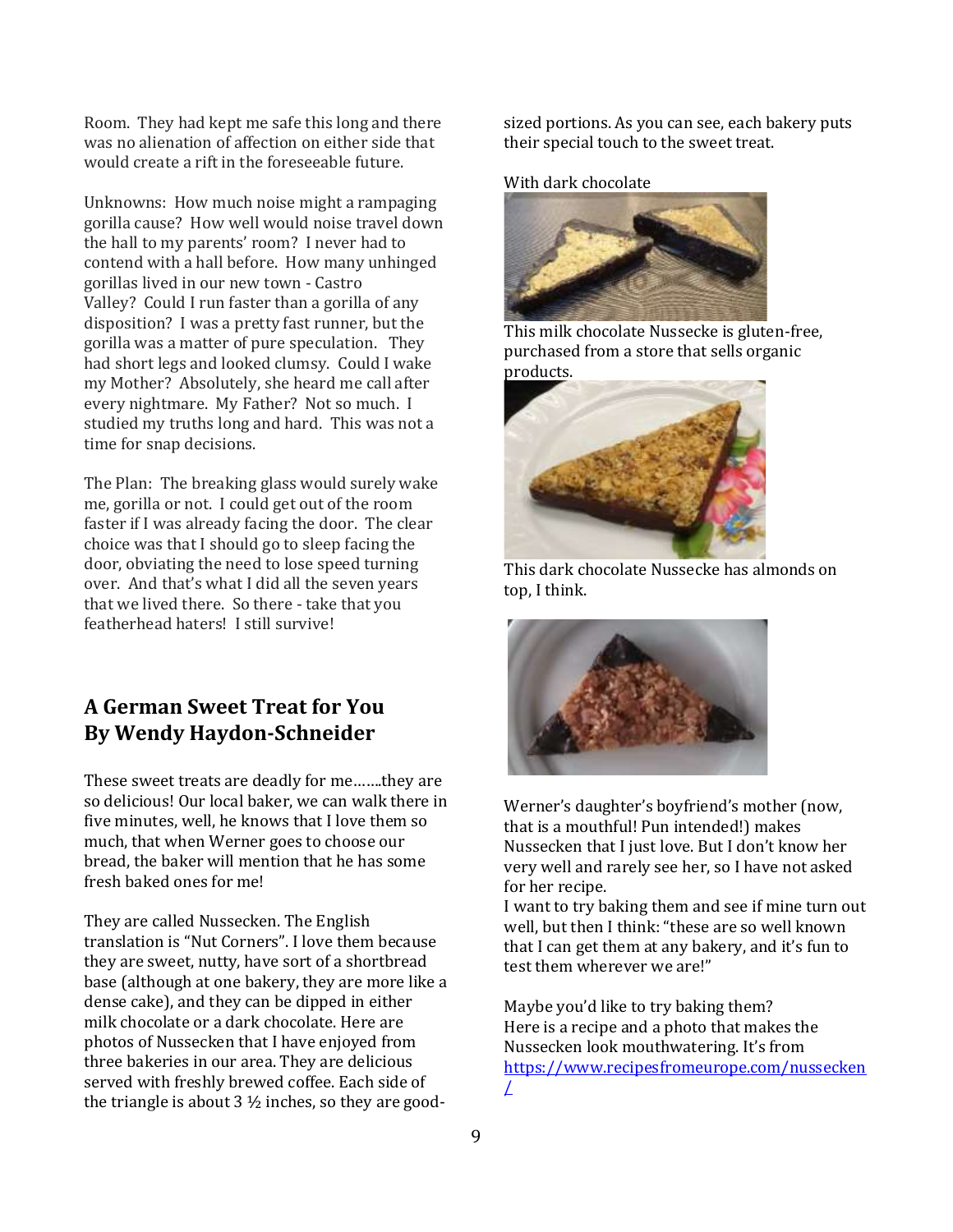

#### **The Dough**

1½ cups all-purpose flour 1 teaspoon baking powder 1 medium-sized egg 1 teaspoon vanilla extract ½ cup butter, at room temperature 1/3 cup sugar ½ tablespoon milk

#### **The Topping**

3 tablespoons apricot jam ½ cup butter ½ cup sugar 2 tablespoons water 1 teaspoon vanilla extract 1 cup ground nuts, e.g., almonds, hazelnuts, walnuts 1½ cups chopped nuts, e.g., almonds, hazelnuts,

#### **The Chocolate Glaze**

walnuts

6 ounces semi-sweet baking chocolate First, grease and flour your baking pan. We'd recommend a baking pan with approximate dimensions of 13.5 x 9.5 inches. This will make 12 large or 24 medium-sized triangles. Add the flour to a medium-sized mixing bowl. Then add the baking powder and stir it into the flour. Now also add the butter, egg, vanilla extract, sugar. Mix everything together using the spiral dough hooks of your electric mixer while slowly pouring in the milk. Keep mixing until you have a dough that you can easily form into a ball. Sprinkle a little bit of flour onto your countertop and roll out the dough with a rolling pin until it fits the size of your baking pan. Place the dough into the baking pan, then add the apricot jam on top and gently spread it so that the top of the dough is covered.

At this stage, preheat the oven to 350°F. Now prepare the nut topping. For that, heat the butter, sugar, water, and vanilla extract in a medium-sized pot on the stove until the butter has melted and the sugar has dissolved. Remove the pot from heat and add the ground nuts as well as the chopped nuts. Mix well. Let the mixture cool for around 5 minutes, then gently spread it onto the dough with the apricot jam. Make sure that it is evenly spread so that the bars will all be done baking at the same time. Bake the nut bars on the medium rack of your oven for around 25 minutes until cooked and nicely browned.

Remove the baking pan from the oven and let the Nussecken cool fully. Then cut them first into large squares, then into smaller triangles. For the chocolate glaze, melt the baking chocolate either in the microwave (make sure to take it out and stir it around approximately every 30 seconds) or in a hot water bath. Dip the corners of the nut triangles, or one of the sides, into the melted chocolate. Then place the triangles onto a cooling rack with parchment paper underneath. Let them sit until the chocolate has hardened.

#### **Notes**

Nussecken are often made with hazelnuts, but we sometimes also use almonds and walnuts. It really depends on what we have on hand. You can grind your own nuts in a food processor if you have one and don't want to buy pre-ground nuts.

You can skip the chocolate glaze if you want to…..but Wendy asks, "why would you want to?" Store the nut bars in a container, ideally a cookie tin, in a cool and dry place (garage or basement for example). This way they will easily last for a couple of weeks. Wendy says, "in our home, they would never last that long!"  $\circled{e}$